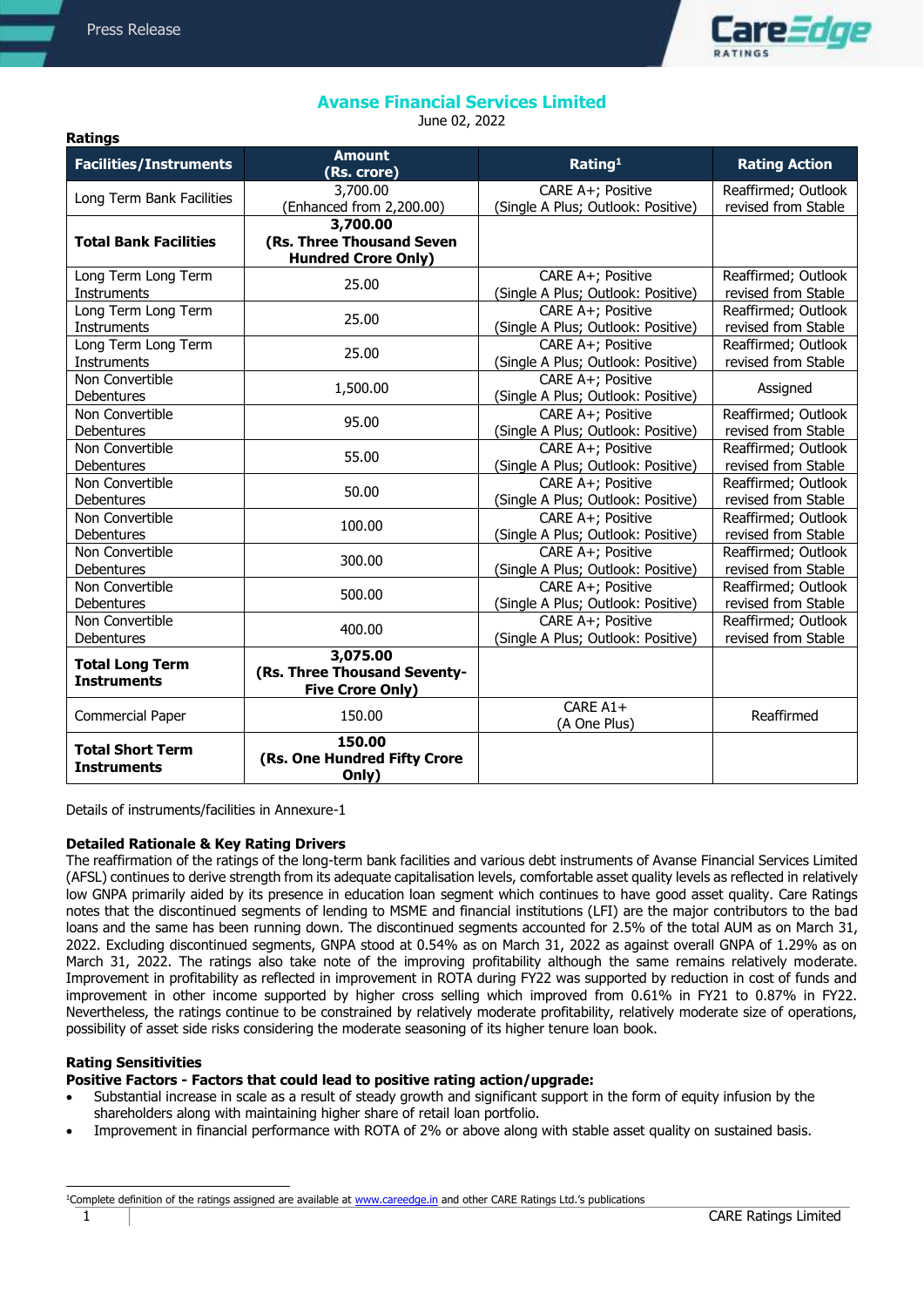

#### **Negative Factors- Factors that could lead to negative rating action/downgrade:**

- Any significant deterioration in asset quality with GNPA above 3%.
- Increase in gearing levels beyond 5x.
- Significant increase in the proportion of wholesale portfolio on a sustained basis.

#### **Outlook: Positive**

AUM of the company witnessed moderate growth during the two years period ended March 31, 2021 with AUM growing from Rs.2852 crore as on March 31, 2019 to Rs.3103 crore as on March 31, 2021 on account of reasons including discontinuatuion & run down of MSME and LFI portfolio and COVID-19 induced global slow down in FY21 which resulted in closure of international borders by many foreign countries. With re-opening of international borders and increase in Indian students opting for overseas education, disbursements increased sharply from Rs.977 crore in FY21 to Rs.2950 crore in FY22. Same has resulted in improvement in AUM to Rs.4836 crore as on March 31, 2022. However, AUM size is relatively moderate. Disbursements in the month of April 2022 stood around Rs.300 crore as against Rs.87 crore in April 2021. With continuation of momentum in disbursemnets during FY23, AUM is expected to grow significantly. Revision in outlook from 'Stable' to 'Positive' reflects the expectation that company will continue to maintain higher disbursements which will improve its scale of operations significantly in FY23 and result in significant improvement in profitability. Further, AFSL has witnessed significant reduction in average cost of funds in the past two years ended March 2022. While part of which can be attributed to declining trend in rate of interest in the economy, company also benefitted from relatively stable financial performance supported by reduction in exposure to MSME & LFI and stable asset quality in EL segment. It is to be noted that AFSL is expected to mobilise fresh equity in H2FY23 to support growth in its operations. The outlook may be revised to 'Stable' if there is significant moderation in asset quality and leverage levels exceed 5 times on sustained basis.

#### **Detailed description of the key rating drivers Key Rating Strengths**

**Comfortable capitalization and moderate gearing levels**: Comfortable capitalization: Total CAR and Tier-1 CAR moderated to 23.25% and 21.89% respectively as on March 31, 2022 (March 31, 2021: 32.74% and 30.49%) on account of significant loan book growth of 55.8% during FY22. However, the same stood well above the regulatory requirements (Total CAR of 15% and Tier I CAR of 10%). The debt/equity ratio moderated to 3.67x as on March 31, 2022 (March 31, 2021: 2.50x). AFSL's shareholders, Warburg Pincus LLC and IFC had collectively infused Rs.300 crore equity during FY20 into AFSL which had led to an increase in the equity base providing the necessary capital for near-to-medium term growth. Looking ahead, CARE Ratings expects gearing to remain moderate in line with its growth strategy in the near term. Further, in order to support its growth company expects to mobilise fresh equity in H2FY23. As a policy, AFSL expects to maintain its gearing below 5 times.

**Comfortable asset quality excluding discontinued segments** Gross Stage 3 assets witnessed improvement to 1.29% as on March 31, 2022 (March 31, 2021: 1.72%). The net Stage 3 assets however witnessed marginal increase to 0.53% as on March 31, 2022 (March 31, 2021: 0.43%). Provision Coverage Ratio (PCR) moderated from 75.1% in FY21 to 59.3% in FY22. Company had maintained higher PCR during FY21 on account of uncertaininty in the overall economic scenario post second wave of Covid-19 and with improvement in the overall economic scenario and minimal disruption in the business witnessed during third wave of Covid-19 company has opted to maintain PCR at this level. The asset quality has been moderately impacted in the last two years owing to some accounts of Micro, Small and Medium Enterprises (MSME) and Lending to Financial Institution (LFI) segment loans slipping into NPA category. Barring these two segments, the Gross Stage 3 assets remained comfortable below 0.54%. It is to be noted that as on March 31, 2022, 90+dpd stood at Rs.77.3 crore of which Rs.52.0 crore corresponds to MSME & LFI segments which were discontinued. The company has remained cautious in lending in the EIL segment also and has been actively focusing on the retail segment (Education Loan [EL] & Digital Loan [EL-Digital]) recently with increase in enrolments to foreign educational universities and priority given to students for considering visa applications. The company's gross stressed assets improved to 6.94% of gross advances as on March 31, 2022 (March 31, 2021: 8.50%) including restructured and ECLGS loans extended. Going forward, asset quality is likely to remain at similar levels in the education loan segment and overall asset quality levels are expected to improve gradually in the medium term with run-down of the MSME and LFI loan portfolio, which at present constitute around 2.5% of the total AUM. Additionally, the asset quality performance of the school funding segment (EIL) will remain a key monitorable.

Asset quality of the education loans (EL) is largely driven by the earnings potential of the students. The asset quality risk is negated to a large extent with company adopting student led approach in its lending practices with estimated earning potential of students derived through combination of academic track record of the student, track record of university, employment opportunities of the course and the region. Company has governance structure in place with regular reviews at all levels. Detailed Key Risk Indicators tracked monthly and addressed, supported by monthly operations committee and Risk review. Continuous monitoring done based on external environment, customer data & bureau trends and analytics driven Early Warning Signals, propensity to bounce models, credit loss forecasting models etc.

**Improving liability profile with diversifying resource base and significant improvement in cost of funds**: Post new management takeover the company has improved diversification in its liability profile. Company has an established lender base of 29 lenders as on March 31, 2022. Loans from banks form majority of the borrowings constituting 59% of overall borrowings as on March 31, 2022 followed by NCDs (32.5%), Loans from FIs (4.2%), ECB (3.1%) and CP (0.7%). Average cost of funds as reflected in interest expenses/average total borrowings witnessed significant improvement especially capital market borrowings witnessed good reduction in cost in FY22. Company's overall cost of funds have witnessed significant improvement from 10.80% in FY21 to 9.26% in FY22. While part of which can be attributed to declining trend in rate of interest in the economy, company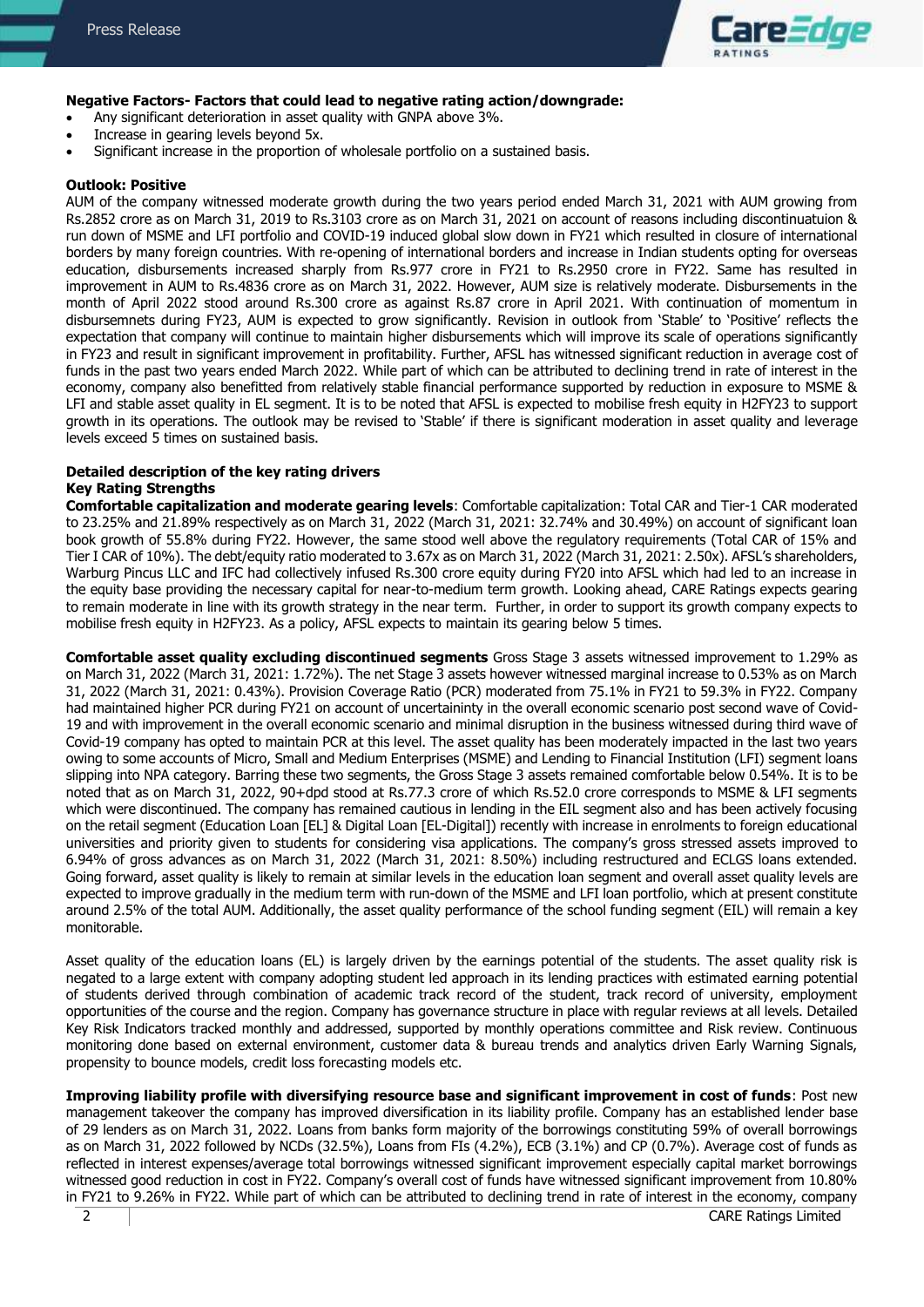

also benefitted from relatively stable financial performance supported by reduction in exposure to MSME & LFI and stable asset quality in EL segment. NCD borrowing rates have also witnessed significant improvement over the past 2 FYs. Going forward, the ability of the company to diversify its funds further and raise longer tenure borrowings will be closely monitored. Though in the near term cost of funds are expected to go up with trend of raising interest rates, with major portion of assets being linked to variable rate (Avanse Base Rate), AFSL is expected to pass on the increase in interest cost with a lag to protect the spreads.

### **Key Rating Weaknesses**

**Moderate profitability, although is on improving trend**: ROTA has improved from 1.06% in FY21 (0.63% in FY20) to 1.43% in FY22 primarily driven by reduction in cost of funds and credit costs. Company's cost of funds witnessed improvement from 10.80% in FY21 to 9.26% in FY22, and with higher drop in cost of funds as compared to the yields, Interest spread improved in FY22. Company's operational expenses/ average total assets witnessed marginal improvement at 3.06% during FY22 (FY21: 3.12%) and cost to income (CTI) ratio witnessed improvement during FY22 and stood at 58.41% as against 61.20% during FY21 with increase in scale of operations and pick up in disbursements in FY22. On account of lower provisions made during the year, the credit costs stood lower at 0.26% in FY22 as against 0.62% in FY21. With increased focus on cross selling, other income/avg. assets increased from 0.61% in FY21 to 0.87% in FY22. Consequently, company reported higher ROTA of 1.43% during FY22 as against 1.06% in FY21. Though RONW has improved from 4.20% in FY21 to 6.72% in FY22, it continues to be relatively moderate. Going forward, company's ability to raise funds at competitive rates and exhibit improvement in operational efficiency with reduction in operational expenses/ average total assets would be key to improve earnings from current levels.

**Limited seasoning of the loan portfolio**: The company had commenced business operations in January 2013. The company's AUM witnessed growth of 55.8% during FY22 and stood at Rs.4836 crore as on March 31, 2022 (March 31, 2021: Rs.3103 crore). However, considering AFSL's average loan book tenure of around 10 years, the seasoning of the loan portfolio is moderate given high loan book growth during FY22 and one full loan cycle yet to be completed in segments other than EL and EL digital segment. Segments which have not completed one full loan cycle constituted around 27.4% of AUM as on March 31, 2022.

**Product and geographic concentration risk**: Product and Geographic Concentration Risk: AFSL is primarily present into education loans exposing it to sector concentration risk as any fall in demand for educational loan may severely impact the disbursements and profitability of the company. Also, educational loans have seasonal demand based upon the admission procedures in various institutions. AFSL has discontinued the MSME and Lending to Financial Institution loan segments after change in the promoters in 2019. Thereafter, the company has been gradually diversifying into the digital segment (financing for e-learning loans) which constitutes around 10% of the AUM as on March 31, 2022. Subsequently, it has partnered directly/indirectly with more than 160 EdTech companies. Geographically, 47.8% of loan portfolio in education loan segment is concentrated in USA followed by Canada (22.8%), UK (10.8%), India (9.8%) and rest constituting 8.9% in education loan book.

### **Liquidity:** Adequate

The company generally maintains liquid balances to cover around 1.5 months of net outflows including disbursements. The free cash & bank balances and liquid investments stood at Rs. 667 crore as on March 31, 2022 (Provisional). As on March 31, 2022, the company had positive cumulative surplus across all maturity-buckets of the Asset Liability Management (ALM) profile (including prepayment assumptions).

#### **Analytical approach**: Standalone

#### **Applicable Criteria**

[CARE's Criteria on assigning Outlook and](https://www.careratings.com/upload/NewsFiles/GetRated/Rating%20Outlook%20and%20credit%20watch_May2020.pdf) Credit Watch to Credit Ratings [CARE's Policy on Default Recognition](https://www.careratings.com/pdf/resources/CARE) Rating Methodology - [Non Banking Finance Companies \(NBFCs\)](https://www.careratings.com/upload/NewsFiles/GetRated/Rating%20Methodology-NBFC_October2020.pdf) Financial ratios – [Financial Sector](https://www.careratings.com/pdf/resources/Financial%20Ratios%20_Financial%20Sector_September2020.pdf)  [Criteria for Short Term Instruments](https://www.careratings.com/upload/NewsFiles/GetRated/Short%20Term%20Instruments%20_February2021.pdf)

#### **About the Company**

AFSL was formed in August 1992 and was known as Abhivruddhi Holdings Pvt. Ltd. (AHPL). Dewan Housing Finance Corporation Ltd. (DHFL) & other promoter group entities bought a 100% stake in AHPL in July 2012 and commenced education loan business from January 2013. International Finance Corporation (IFC) acquired a 20% stake in company for Rs.12.75 crore in July 2013. On February 7, 2014, the name of the company was changed from Avanse Financial Services Private Limited to "Avanse Financial Services Limited". In March 2019, DHFL and WGC Group entered into a definitive agreement to sell 80% of its stake in AFSL to Olive Vine Investment Ltd, an affiliate of the Warbug Pincus Group. The deal was completed on 30th July, 2019. AFSL is engaged in the business of providing education loan for the purpose of higher studies both in India and abroad and for professional/ executive courses to working professional and to Education Institutions and schools for their Working Capital and Growth Capital requirements. The Company now has 11 branches across 8 cities in India. The total AUM stood at Rs. 4,836 crore as on March 31, 2022.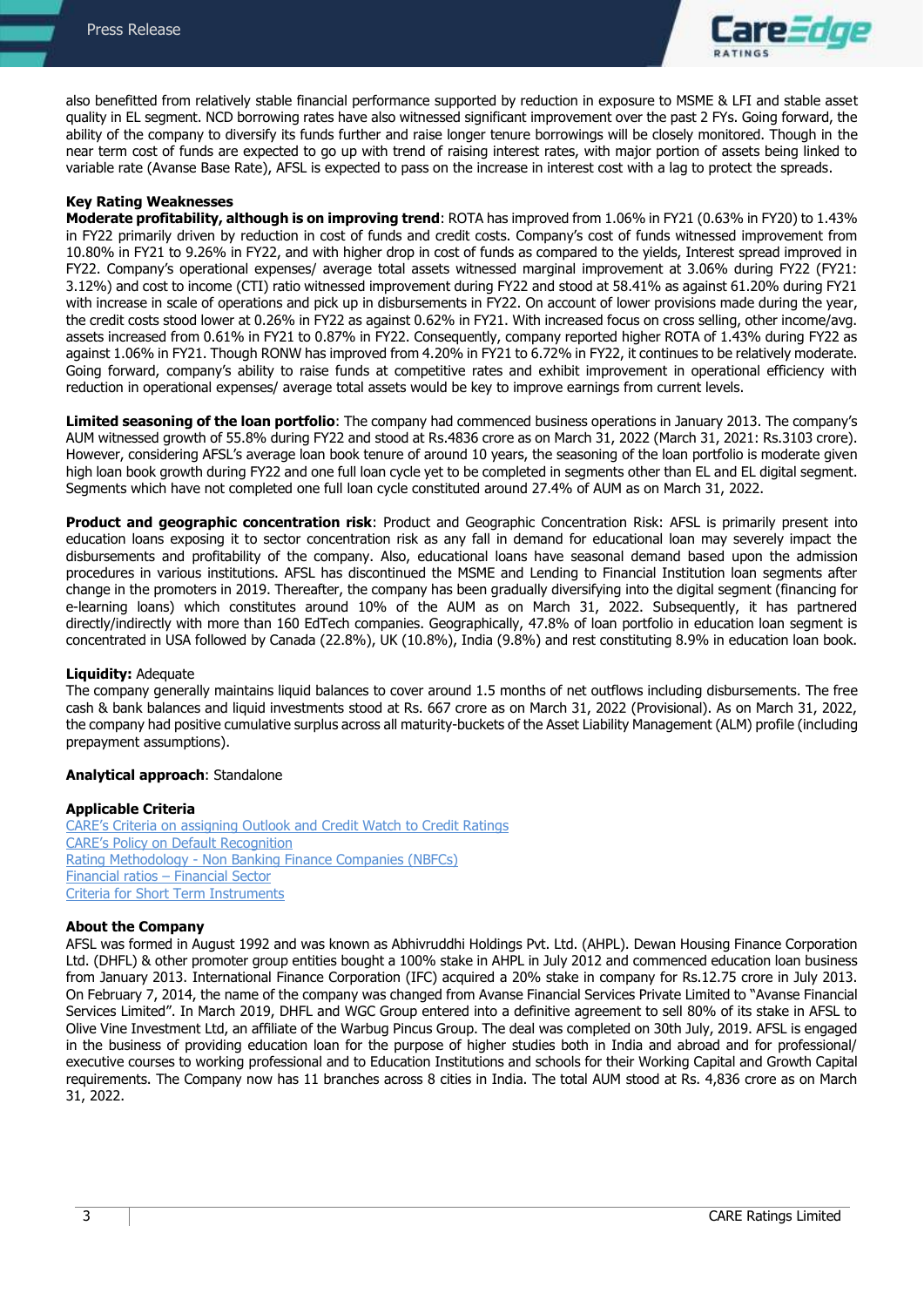

| <b>Brief Financials (Rs. crore)</b> | $31-03-2020(A)$ | $31-03-2021(A)$ | 31-03-2022 (Prov) |
|-------------------------------------|-----------------|-----------------|-------------------|
| Total operating income              | 433.78          | 438.89          | 469.68            |
| <b>PAT</b>                          | 21.52           | 37.90           | 63.97             |
| <b>Total Assets</b>                 | 3659.82         | 3515.65         | 5452.77           |
| Net Stage 3 Assets (%)              | 1.02            | 0.43            | 0.53              |
| <b>ROTA (%)</b>                     | 0.63            | 1.06            | 1.43              |

A: Audited

# **Status of non-cooperation with previous CRA**: Not Applicable

**Any other information**: Not Applicable

**Rating History for last three years:** Please refer Annexure-2

**Covenants of rated instrument / facility:** Detailed explanation of covenants of the rated instruments/facilities is given in Annexure-3

### **Complexity level of various instruments rated for this company:** Annexure 4

# **Annexure-1: Details of Instruments/Facilities**

| <b>Name of the</b><br><b>Instrument</b>                       | <b>ISIN</b>    | <b>Date of</b><br><b>Issuance</b> | <b>Coupon</b><br><b>Rate</b> | <b>Maturity</b><br><b>Date</b> | <b>Size of</b><br>the<br><b>Issue</b><br>(Rs.<br>crore) | <b>Rating assigned</b><br>along with<br><b>Rating Outlook</b> |
|---------------------------------------------------------------|----------------|-----------------------------------|------------------------------|--------------------------------|---------------------------------------------------------|---------------------------------------------------------------|
| Fund based - LT- Cash credit<br>(bank facilities)             |                |                                   |                              |                                | 111.00                                                  | CARE A+; Positive                                             |
| Fund based-LT- Cash credit<br>(bank facilities) (Proposed)    |                |                                   |                              |                                | 79.00                                                   | CARE A+; Positive                                             |
| Fund based - LT- Term loan<br>(bank facilities)               |                | ä,                                |                              | March 2029                     | 2573.80                                                 | CARE A+; Positive                                             |
| based-LT-Term<br>loan<br>Fund<br>(bank facilities) (Proposed) | $\blacksquare$ | $\overline{\phantom{a}}$          | $\overline{a}$               |                                | 936.20                                                  | CARE A+; Positive                                             |
| Non-convertible debentures                                    | INE087P07022   | 31-Jul-15                         | 10.10%                       | 31-Jul-25                      | 25.00                                                   | CARE A+; Positive                                             |
| Non-convertible debentures                                    | INE087P07030   | 07-Aug-15                         | 10.05%                       | 08-Aug-22                      | 5.00                                                    | CARE A+; Positive                                             |
| Non-convertible debentures                                    | INE087P07048   | 07-Aug-15                         | 10.10%                       | 07-Aug-25                      | 15.00                                                   | CARE A+; Positive                                             |
| Non-convertible debentures                                    | INE087P07063   | 26-Feb-16                         | 9.65%                        | 26-Feb-23                      | 10.00                                                   | CARE A+; Positive                                             |
| Non-convertible debentures                                    | INE087P07113   | 12-Dec-19                         | 11.40%                       | 09-Dec-22                      | 195.00                                                  | CARE A+; Positive                                             |
| Non-convertible debentures                                    | INE087P07121   | 18-Dec-19                         | 11.40%                       | 16-Dec-22                      | 105.00                                                  | CARE A+; Positive                                             |
| Non-convertible debentures                                    | INE087P07139   | 24-Jun-20                         | 9.50%                        | $\overline{23}$ -Jun-23        | 50.00                                                   | CARE A+; Positive                                             |
| Non-convertible debentures                                    | INE087P07147   | 07-Jul-20                         | 9.50%                        | 21-Apr-23                      | 50.00                                                   | CARE A+; Positive                                             |
| Non-convertible debentures                                    | INE087P07154   | 10-Jul-20                         | 8.75%                        | 27-Jul-23                      | 150.0*                                                  | CARE A+; Positive                                             |
| Non-convertible debentures                                    | INE087P07162   | 27-Jul-21                         | 8.40%                        | 30-Jul-23                      | 100.0                                                   | CARE A+; Positive                                             |
| Non-convertible debentures                                    | INE087P07170   | 30-Jul-21                         | 8.40%                        | 26-Aug-23                      | 100.0                                                   | CARE A+; Positive                                             |
| Non-convertible debentures                                    | INE087P07188   | 26-Aug-21                         | 8.40%                        | 29-Sep-23                      | 35.0                                                    | CARE A+; Positive                                             |
| Non-convertible debentures                                    | INE087P07196   | 29-Sep-21                         | 8.40%                        | 31-Jul-25                      | 250.0                                                   | CARE A+; Positive                                             |
| Non-convertible debentures                                    | INE087P07204   | 24-Mar-22                         | 7.40%                        | 08-Aug-22                      | 150.0                                                   | CARE A+; Positive                                             |
| Non-convertible<br>debentures<br>(Proposed)                   |                |                                   |                              |                                | 260.00                                                  | CARE A+; Positive                                             |
| debentures<br>Non-convertible<br>(Proposed)                   |                |                                   |                              |                                | 1500.00                                                 | CARE A+; Positive                                             |
| Debt-Subordinate Debt                                         | INE087P08020   | June 30,<br>2017                  | 9.50                         | June 30,<br>2027               | 25.00                                                   | CARE A+; Positive                                             |
| Debt-Subordinate Debt                                         | INE087P08038   | December<br>27, 2017              | 9.35                         | December<br>27, 2027           | 25.00                                                   | CARE A+; Positive                                             |
| Debt-Subordinate Debt                                         | INE087P08012   | March 16,<br>2016                 | 10.50                        | March 16,<br>2024              | 25.00                                                   | CARE A+; Positive                                             |
| Commercial Paper-Commercial<br>Paper (Standalone)             |                |                                   |                              |                                | 150.00                                                  | CARE A1+                                                      |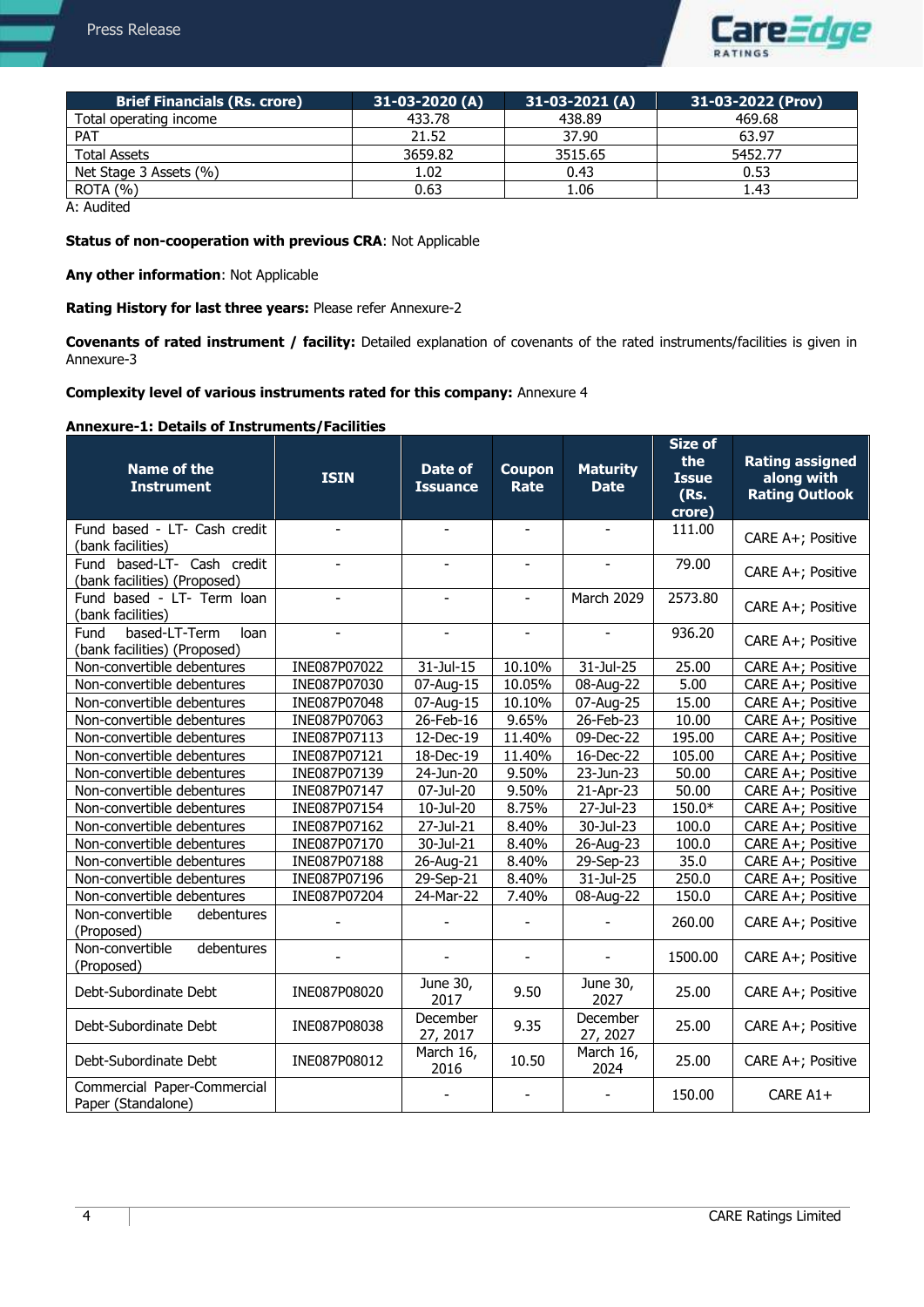

# **Annexure-2: Rating History of last three years**

|                |                                                                   | <b>Current Ratings</b> |                                                    |                                   | <b>Rating history</b>                                  |                                                        |                                                        |                                                                                  |
|----------------|-------------------------------------------------------------------|------------------------|----------------------------------------------------|-----------------------------------|--------------------------------------------------------|--------------------------------------------------------|--------------------------------------------------------|----------------------------------------------------------------------------------|
| Sr.<br>No.     | <b>Name of the</b><br><b>Instrument/Bank</b><br><b>Facilities</b> | <b>Type</b>            | <b>Amount</b><br><b>Outstanding</b><br>(Rs. crore) | <b>Rating</b>                     | Date(s) &<br>Rating(s)<br>assigned<br>in 2022-<br>2023 | Date(s) &<br>Rating(s)<br>assigned<br>in 2021-<br>2022 | Date(s) &<br>Rating(s)<br>assigned<br>in 2020-<br>2021 | Date $(s)$ &<br>Rating(s)<br>assigned<br>in 2019-<br>2020                        |
| $\mathbf{1}$   | Fund-based - LT-<br>Term Loan                                     | LT                     | 1375.00                                            | <b>CARE</b><br>$A+$ ;<br>Positive | $\overline{\phantom{a}}$                               | 1) CARE $A+$ ;<br><b>Stable</b><br>$(21-Sep-21)$       | 1) CARE $A+$ ;<br><b>Stable</b><br>(29-Sep-20)         | 1) CARE $A+$ ;<br>Stable<br>$(26-Sep-19)$<br>2)CARE A+<br>(CWD)<br>$(05-Apr-19)$ |
| $\overline{2}$ | Debentures-Non<br>Convertible<br>Debentures                       | LT                     | 95.00                                              | <b>CARE</b><br>$A+;$<br>Positive  |                                                        | 1) CARE $A+$ ;<br><b>Stable</b><br>$(21-Sep-21)$       | 1) CARE $A+$ ;<br>Stable<br>(29-Sep-20)                | 1) CARE $A+$ ;<br>Stable<br>$(26-Sep-19)$<br>2)CARE A+<br>(CWD)<br>$(05-Apr-19)$ |
| 3              | Fund-based - LT-<br>Cash Credit                                   | LT                     | 190.00                                             | <b>CARE</b><br>$A+$ ;<br>Positive |                                                        | 1) CARE $A+$ ;<br><b>Stable</b><br>$(21-Sep-21)$       | 1) CARE $A+$ ;<br>Stable<br>(29-Sep-20)                | $1)$ CARE A+;<br>Stable<br>$(26-Sep-19)$<br>2)CARE A+<br>(CWD)<br>$(05-Apr-19)$  |
| $\overline{4}$ | Term Loan-Long<br>Term                                            | LT                     | 255.00                                             | CARE<br>$A+$ ;<br>Positive        |                                                        | 1) CARE $A+$ ;<br>Stable<br>$(21-Sep-21)$              | 1) CARE $A+$ ;<br>Stable<br>(29-Sep-20)                | 1) CARE $A+$ ;<br>Stable<br>$(26-Sep-19)$<br>2)CARE A+<br>(CWD)<br>$(05-Apr-19)$ |
| 5              | Debentures-Non<br>Convertible<br><b>Debentures</b>                | LT                     | 55.00                                              | <b>CARE</b><br>$A+;$<br>Positive  | $\overline{\phantom{a}}$                               | $1)$ CARE A+;<br>Stable<br>$(21-Sep-21)$               | 1) CARE $A+$ ;<br>Stable<br>(29-Sep-20)                | 1) CARE $A+$ ;<br>Stable<br>$(26-Sep-19)$<br>2)CARE A+<br>(CWD)<br>$(05-Apr-19)$ |
| 6              | Debt-Subordinate<br>Debt                                          | LT                     | 25.00                                              | <b>CARE</b><br>$A+$ ;<br>Positive |                                                        | $1)$ CARE A+;<br><b>Stable</b><br>$(21-Sep-21)$        | 1)CARE A;<br>Stable<br>(29-Sep-20)                     | 1)CARE A;<br>Stable<br>$(26-Sep-19)$<br>2) CARE A<br>(CWD)<br>$(05-Apr-19)$      |
| $\overline{7}$ | Fund-based - LT-<br>Term Loan                                     | LT                     | 138.00                                             | <b>CARE</b><br>$A+$ ;<br>Positive |                                                        | 1) CARE $A+$ ;<br><b>Stable</b><br>$(21-Sep-21)$       | 1) CARE $A+$ ;<br>Stable<br>(29-Sep-20)                | 1) CARE $A+$ ;<br>Stable<br>$(26-Sep-19)$<br>2)CARE A+<br>(CWD)<br>$(05-Apr-19)$ |
| 8              | Fund-based - LT-<br>Term Loan                                     | LT                     | 107.00                                             | <b>CARE</b><br>$A+$ ;<br>Positive |                                                        | 1) CARE $A+$ ;<br>Stable<br>$(21-Sep-21)$              | $1)$ CARE A+;<br>Stable<br>(29-Sep-20)                 | 1) CARE $A+$ ;<br>Stable<br>$(26-Sep-19)$<br>2)CARE A+<br>(CWD)<br>$(05-Apr-19)$ |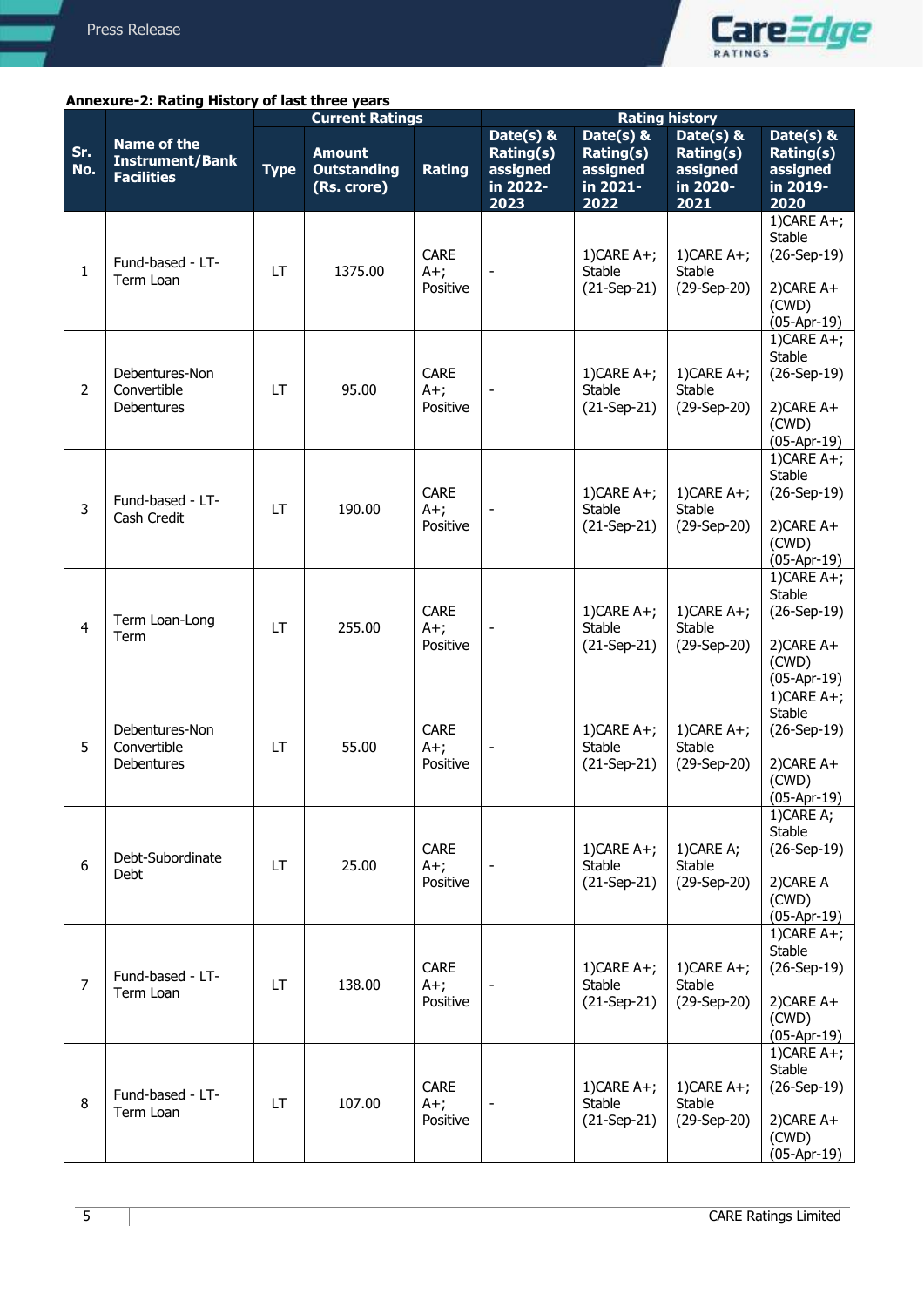

| 9  | Fund-based - LT-<br>Term Loan                      | LT | 21.00   | <b>CARE</b><br>$A+;$<br>Positive  | $\overline{\phantom{a}}$ | $1)$ CARE A+;<br>Stable<br>$(21-Sep-21)$         | 1) CARE $A+$ ;<br><b>Stable</b><br>(29-Sep-20) | 1) CARE $A+$ ;<br>Stable<br>$(26-Sep-19)$<br>2)CARE A+<br>(CWD)<br>$(05-Apr-19)$ |
|----|----------------------------------------------------|----|---------|-----------------------------------|--------------------------|--------------------------------------------------|------------------------------------------------|----------------------------------------------------------------------------------|
| 10 | Fund-based - LT-<br>Term Loan                      | LT | 1563.00 | <b>CARE</b><br>$A+$ ;<br>Positive |                          | 1) CARE $A+$ ;<br>Stable<br>$(21-Sep-21)$        | 1) CARE $A+$ ;<br><b>Stable</b><br>(29-Sep-20) | 1) CARE $A+$ ;<br>Stable<br>$(26-Sep-19)$<br>2)CARE A+<br>(CWD)<br>$(05-Apr-19)$ |
| 11 | Debentures-Non<br>Convertible<br>Debentures        | LT | 50.00   | <b>CARE</b><br>$A+;$<br>Positive  |                          | 1) CARE $A+$ ;<br>Stable<br>$(21-Sep-21)$        | 1) CARE $A+$ ;<br><b>Stable</b><br>(29-Sep-20) | 1) CARE $A+$ ;<br>Stable<br>$(26-Sep-19)$<br>2)CARE A+<br>(CWD)<br>$(05-Apr-19)$ |
| 12 | Debentures-Non<br>Convertible<br><b>Debentures</b> | LT | 100.00  | <b>CARE</b><br>$A+;$<br>Positive  |                          | 1) CARE $A+$ ;<br>Stable<br>$(21-Sep-21)$        | 1) CARE $A+$ ;<br><b>Stable</b><br>(29-Sep-20) | 1) CARE $A+$ ;<br>Stable<br>$(26-Sep-19)$<br>2)CARE A+<br>(CWD)<br>$(05-Apr-19)$ |
| 13 | Fund-based - LT-<br>Term Loan                      | LT | 51.00   | <b>CARE</b><br>$A+;$<br>Positive  | $\overline{\phantom{a}}$ | 1) CARE $A+$ ;<br>Stable<br>$(21-Sep-21)$        | 1) CARE $A+$ ;<br>Stable<br>(29-Sep-20)        | 1) CARE $A+$ ;<br>Stable<br>$(26-Sep-19)$<br>2)CARE A+<br>(CWD)<br>$(05-Apr-19)$ |
| 14 | Debt-Subordinate<br>Debt                           | LT | 25.00   | <b>CARE</b><br>$A+;$<br>Positive  |                          | $1)$ CARE A+;<br>Stable<br>$(21-Sep-21)$         | 1)CARE A;<br>Stable<br>(29-Sep-20)             | 1)CARE A;<br>Stable<br>$(26-Sep-19)$<br>2) CARE A<br>(CWD)<br>$(05-Apr-19)$      |
| 15 | Debt-Subordinate<br>Debt                           | LT | 25.00   | <b>CARE</b><br>$A+$ ;<br>Positive |                          | 1) CARE $A+$ ;<br><b>Stable</b><br>$(21-Sep-21)$ | 1)CARE A;<br><b>Stable</b><br>(29-Sep-20)      | 1)CARE A;<br>Stable<br>$(26-Sep-19)$<br>2) CARE A<br>(CWD)<br>$(05-Apr-19)$      |
| 16 | Debentures-Non<br>Convertible<br>Debentures        | LT | 300.00  | <b>CARE</b><br>$A+$ ;<br>Positive | $\overline{\phantom{a}}$ | 1) CARE $A+$ ;<br>Stable<br>$(21-Sep-21)$        | 1) CARE $A+$ ;<br><b>Stable</b><br>(29-Sep-20) | 1) CARE $A+$ ;<br>Stable<br>$(26-Sep-19)$<br>2)CARE A+<br>(CWD)<br>$(05-Apr-19)$ |
| 17 | Debentures-Non<br>Convertible<br>Debentures        | LT | 500.00  | CARE<br>$A+$ ;<br>Positive        | $\overline{\phantom{a}}$ | 1) CARE $A+$ ;<br>Stable<br>$(21-Sep-21)$        | 1) CARE $A+$ ;<br><b>Stable</b><br>(29-Sep-20) | 1) CARE $A+$ ;<br>Stable<br>$(26-Sep-19)$<br>2)CARE A+<br>(CWD)<br>$(05-Apr-19)$ |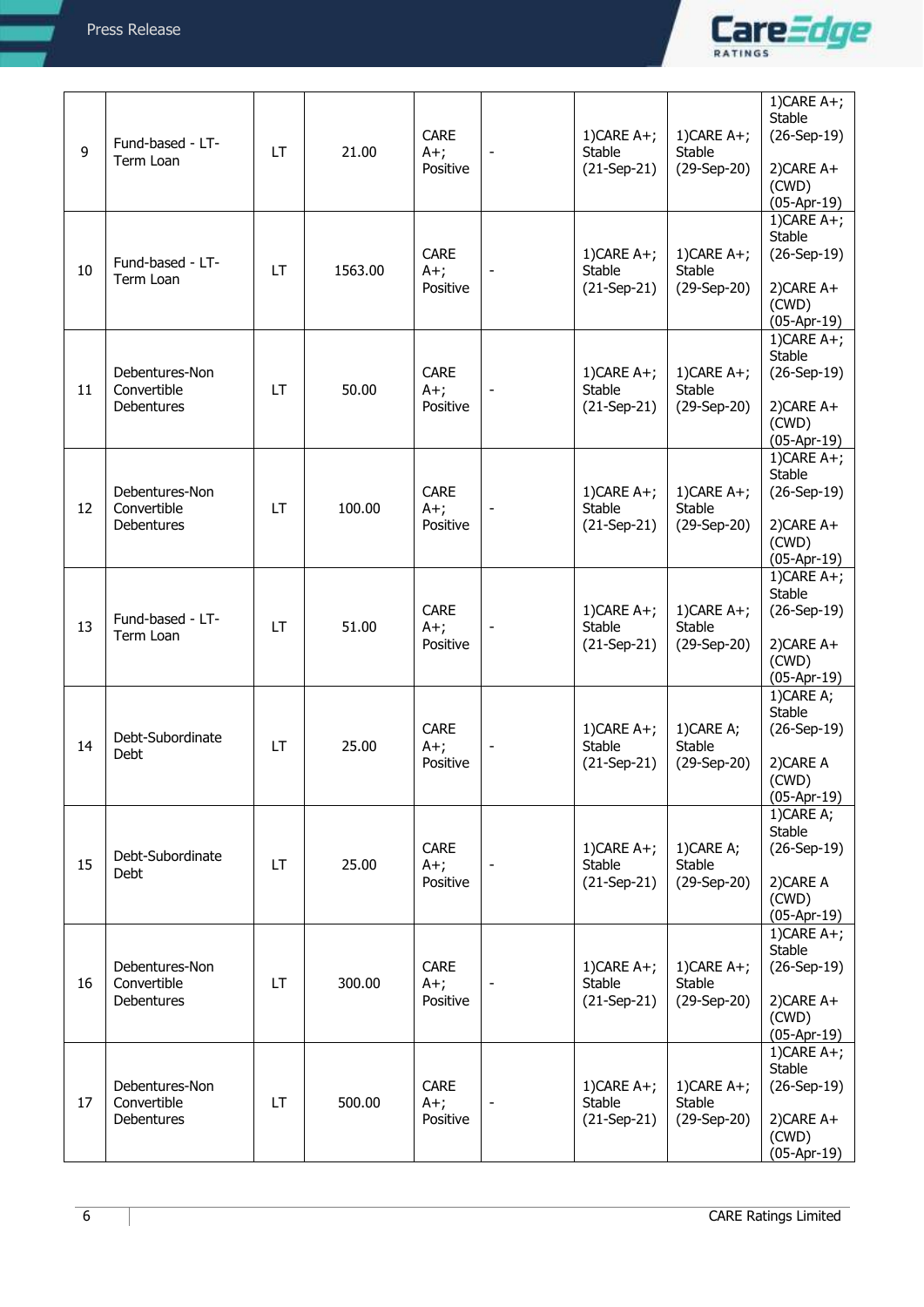

| 18 | Commercial Paper-<br>Commercial Paper<br>(Standalone) | <b>ST</b> | 150.00  | <b>CARE</b><br>$A1+$             | $\overline{\phantom{0}}$ | 1)CARE<br>$A1+$<br>$(21-Sep-21)$<br>2)CARE<br>$A1+$<br>$(01$ -Jun-21)               | $\overline{\phantom{0}}$ |
|----|-------------------------------------------------------|-----------|---------|----------------------------------|--------------------------|-------------------------------------------------------------------------------------|--------------------------|
| 19 | Debentures-Non<br>Convertible<br><b>Debentures</b>    | LT        | 400.00  | <b>CARE</b><br>$A+;$<br>Positive | $\overline{\phantom{a}}$ | 1) CARE $A+$ ;<br>Stable<br>$(21-Sep-21)$<br>$2)$ CARE A+;<br>Stable<br>(23-Aug-21) | $\overline{\phantom{0}}$ |
| 20 | Debentures-Non<br>Convertible<br><b>Debentures</b>    | LT        | 1500.00 | <b>CARE</b><br>$A+;$<br>Positive |                          |                                                                                     |                          |

\*Long Term / Short Term

# **Annexure-3: Detailed explanation of covenants of the rated instrument / facilities**

| <b>Non-Convertible Debentures</b>        | <b>Detailed explanation</b>                                                                                                                                                                                                                                                                                                                                                                                                                                                                                                                                                                                                                                                                                                                                                                                                                                                                                                                                                                                                                                                                                                                                                                                                                                                                                                                                                                                                                                 |
|------------------------------------------|-------------------------------------------------------------------------------------------------------------------------------------------------------------------------------------------------------------------------------------------------------------------------------------------------------------------------------------------------------------------------------------------------------------------------------------------------------------------------------------------------------------------------------------------------------------------------------------------------------------------------------------------------------------------------------------------------------------------------------------------------------------------------------------------------------------------------------------------------------------------------------------------------------------------------------------------------------------------------------------------------------------------------------------------------------------------------------------------------------------------------------------------------------------------------------------------------------------------------------------------------------------------------------------------------------------------------------------------------------------------------------------------------------------------------------------------------------------|
| A. Financial Covenants                   |                                                                                                                                                                                                                                                                                                                                                                                                                                                                                                                                                                                                                                                                                                                                                                                                                                                                                                                                                                                                                                                                                                                                                                                                                                                                                                                                                                                                                                                             |
| Maintenance of capital<br>adequacy ratio | Capital adequacy ratio (which shall be calculated as per the extant guidelines of the RBI)<br>shall be maintained at minimum 18% (eighteen per cent) during the tenure of the<br>Debentures out of which Tier 1 capital adequacy ratio (which shall be calculated as per the<br>extant guidelines of the RBI) shall be at 13% (thirteen per cent) minimum.                                                                                                                                                                                                                                                                                                                                                                                                                                                                                                                                                                                                                                                                                                                                                                                                                                                                                                                                                                                                                                                                                                  |
| <b>Non-financial covenants</b><br>в.     |                                                                                                                                                                                                                                                                                                                                                                                                                                                                                                                                                                                                                                                                                                                                                                                                                                                                                                                                                                                                                                                                                                                                                                                                                                                                                                                                                                                                                                                             |
| Rating-related trigger<br>clause         | If the rating of the Debentures is suspended or withdrawn or moved to "issuer not<br>cooperating" category or the long-term rating of the Debentures/Company is downgraded<br>to A- or below (Acceleration Event), the Company shall be required to forthwith and in any<br>event within 7 (Seven) calendar days of the occurrence of an Acceleration Event, provide<br>an intimation, in writing to the Debenture Trustee and the Debenture Holders of the<br>occurrence of such Acceleration Event ("Acceleration Event Intimation").<br>Upon the occurrence of an Acceleration Event, each Debenture Holder shall have the right<br>but not the obligation to require the Company to redeem the Debentures held by such<br>Debenture Holder ("Acceleration Option"), by provision of a notice in writing to the<br>Company through the Debenture Trustee ("Acceleration Notice"). It is clarified that once<br>the Acceleration Notice is issued by any Debenture Holders as provided for above, the<br>Company shall be irrevocably and unconditionally bound to redeem the Debentures, in<br>respect of which the Acceleration Notice has been issued, in the manner set out below.<br>Upon receipt of an Acceleration Notice, the Company shall be obliged to redeem the<br>Debentures held by the Debenture Holders who have chosen to exercise the Acceleration<br>Option within 15 (Fifteen) calendar days of the date of the Acceleration Notice. |

# **Annexure 4: Complexity level of various instruments rated for this company**

| Sr No | Name of instrument                             | Complexity level |
|-------|------------------------------------------------|------------------|
| π.    | Commercial Paper-Commercial Paper (Standalone) | Simple           |
| Ζ.    | Debentures-Non-Convertible Debentures          | Simple           |
| э.    | Debt-Subordinate Debt                          | Complex          |
|       | Fund-based - LT-Cash Credit                    | Simple           |
| J.    | Fund-based - LT-Term Loan                      | Simple           |
| ס.    | Term Loan-Long Term                            | Simple           |

# **Annexure 5: Bank Lender Details for this Company**

To view the lender wise details of bank facilities please **[click here](https://www.careratings.com/Bankdetails.aspx?Id=EJavsB1k4EPB4P6PC8dElA==)**

**Note on complexity levels of the rated instrument:** CARE Ratings Ltd. has classified instruments rated by it on the basis of complexity. Investors/market intermediaries/regulators or others are welcome to write to care@careedge.in for any clarifications.